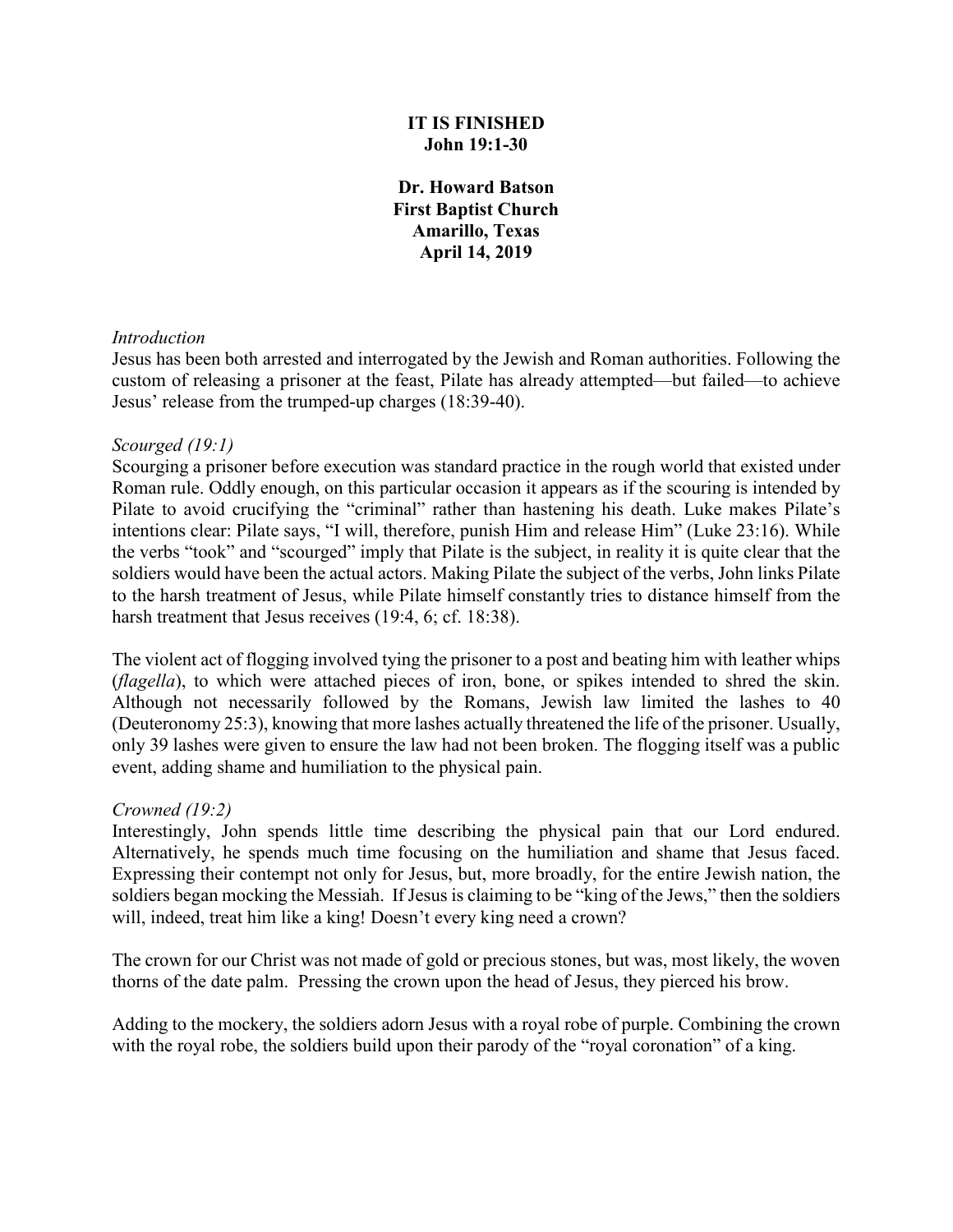Matthew builds upon the mockery of our Messiah when he adds that they put "a reed in his right hand..." (Matthew 27:29). With this scepter, however, the king could not rule, but, rather, was beaten with his own reed.

### *Humiliated (19:3)*

Adding vocals to the visuals (crown of thorns, purple robe, and reed-scepter), the soldiers kneel (most likely) before Jesus and declare, "Hail, King of the Jews." This "praise" was likened to what one might declare before the Roman emperor, "Hail, Caesar!" In lieu of the kiss of loyalty, however, the soldiers struck him in the face (Matthew 27:30). Adding insult to injury, all the elements of mockery combine so as to treat Jesus like a clown-king.

We realize, however, that the greatest irony is found in the fact that these soldiers were, unknowingly, mocking the real King. Thinking they were only kneeling before a Jewish political upstart, they failed to realize that they were actually kneeling before the creator of the cosmos. Paul reminds us that there will be a day when all persons, including these soldiers, will kneel before the Christ and confess him as Lord (Philippians 2:10-11).

#### *Innocent (19:4-5)*

Pilate makes another attempt to proclaim the innocence of Jesus. Seeing Jesus both scourged and mocked, Pilate hopes that the bloodthirsty crowd will, at last, be satisfied.

As the Christ comes out wearing the royal robe, the garb of mockery, Pilate declares, "Behold the man." Surely this pronouncement by Pilate reminds us of an earlier pronouncement by John the Baptist, "Behold the Lamb of God" (1:29). "Behold the man" is a reference to "the man of sorrows" in Isaiah ("He had no beauty or majesty to attract us to him, but appeared to them as 'a man of suffering, familiar with pain,' and 'like one from whom people hide their faces" Isaiah 53:2-3).

# *Crucify Him (19:6)*

If Pilate was trying to prove to the crowd that Jesus didn't need to die, he failed miserably. Rather than relenting, they called for the Christ to be crucified. Pilate's use of pronouns is emphatic. His statements are along these lines: "You, yourselves, crucify him, for I, myself, find no fault with him."

# *Religious Reasons (19:7)*

Having been forced into a corner by Pilate's reluctance, the Jews, at last, finally bring their actual charge against Jesus. Up until this point, the Jews had used political purposes as the cause for crucifixion. Now, however, they make clear that the real issue is religious—blasphemy. Because Jesus, indeed, claimed to be the "Son of God," he was a blasphemer who must die! (Leviticus 24:16).

#### *Afraid (19:8-9)*

Showing the humanity of the Roman ruler, John reveals the heart of Pilate: "He was the more afraid." Though one might not call Pilate a religious man, he certainly is rattled by the fact that his prisoner is surrounded by divine claims. Matthew, moreover, tells us that Pilate's wife had been disturbed by a dream, as she advised her husband, "Have nothing to do with that righteous man;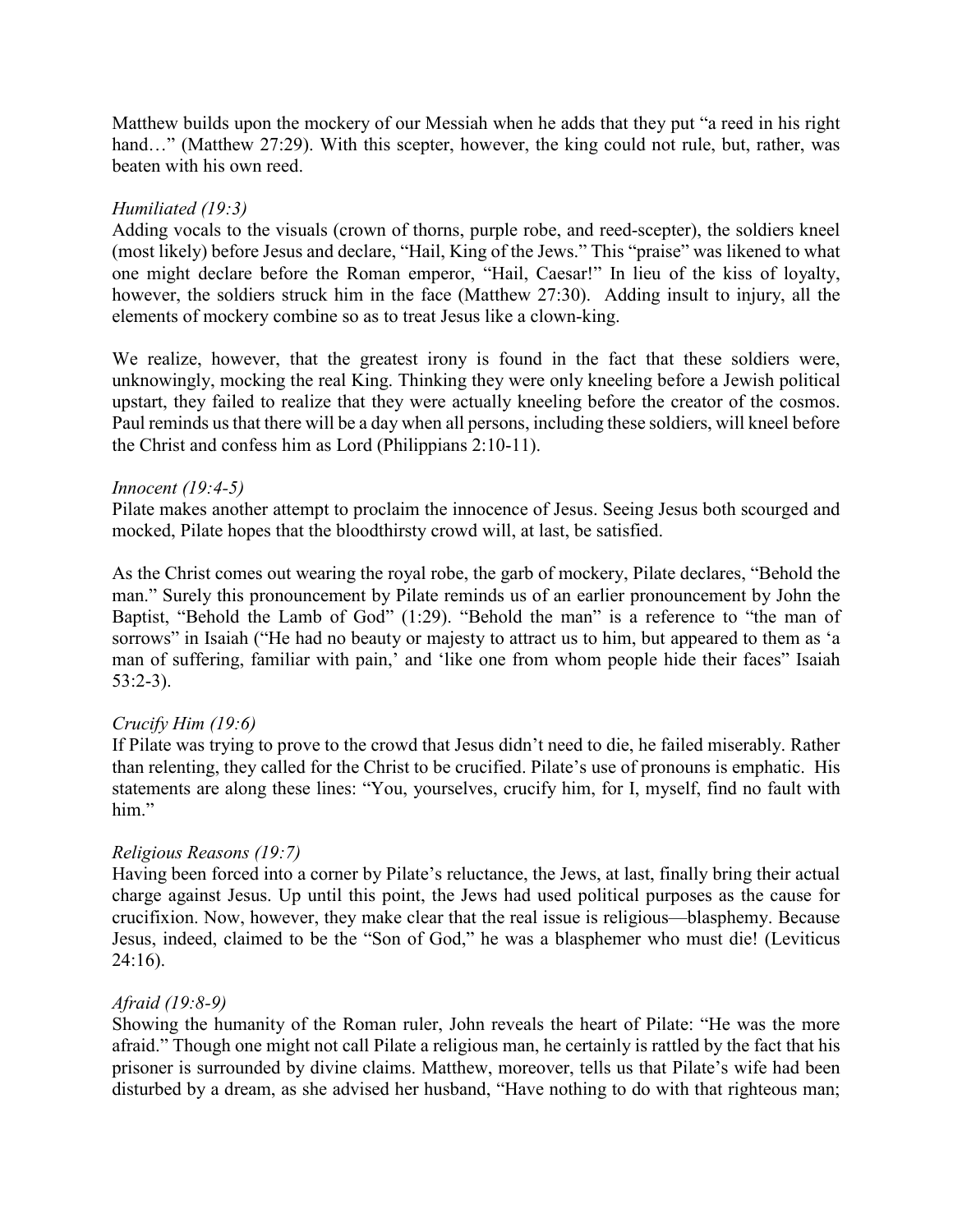for last night I suffered greatly in a dream because of him" (Matthew 27:19). Hearing of Jesus' claims to be divine, "the Son of God," the Roman ruler becomes rattled and wants no part in the process of crucifying Jesus.

The silence of our Savior was deafening to Pilate. He wanted to know if Jesus was, indeed, divine or dangerous: "Where are you from?" Pilate's question is an indirect way of asking Jesus if he is a god or a man.

### *From Above (19:10-11)*

Intoxicated by his own power, Pilate reminds the prisoner, Jesus, that, indeed, he (Pilate) has within his hands the power either to release or crucify Jesus. Twice Pilate makes clear, in a single verse, that he "has the authority" to decide the fate of Jesus. On the contrary, the Christ reminds Pilate that the only authority he can exercise is authority given to him by God—from above. While Jesus, in no way, releases Pilate from the responsibility of his decisions, he does note that the "one who delivered [him] up" has the greater sin. The "one who delivered Jesus up" is probably a reference to Caiaphas, the high priest, rather than a reference to Judas. While Judas certainly betrayed our Lord, he did not deliver Jesus over to Pilate, but, rather, to the Jews.

#### *Release Him (19:12)*

Now even more fearful and superstitious, Pilate tries yet again to release Jesus. Forcing Pilate's hand, the Jews declare, "If you release this man, you are no friend of Caesar; everyone who makes himself out to be a king opposes Caesar." The Jews, in not-so-subtle ways, are reminding the Roman ruler that if he chooses to release their prisoner, they will bring a damaging accusation against Pilate to the emperor. Tiberius, moreover, was known to have a very suspicious nature, and it wouldn't take much to move his mind against Pilate.

#### *Judgment Seat (19:13)*

In the Greek text, it is somewhat unclear exactly who sat on the judgment seat—Pilate or Jesus? If Pilate actually placed Jesus on the judgment seat, then he was making a last moment mockery of the Jews. It is an interesting irony to consider the possibility that Jesus himself was occupying the judgment seat. In a foreshadowing way, such an interpretation symbolizes the forthcoming scene when Jesus himself will actually occupy the seat of judgment over all creation (Romans 14:10; 2 Corinthians 5:10).

#### *Behold Your King (19:14)*

Heaping some humiliation back upon the Jews, Pilate makes the declaration, "Behold your king." Little did Pilate know he had actually declared the greatest truth of the cosmos.

#### *Away with Him (19:15)*

The hypocrisy continues to build as the chief priest declares, "We have no king but Caesar." Indeed, at this stage of the story, God is no longer their king, as worldly powers have crept into their schemes. They are "friends of Caesar," and God is no longer sitting upon the thrones of their hearts (Judges 8:23; 1 Samuel 8:7).

*Handed Over (19:16)*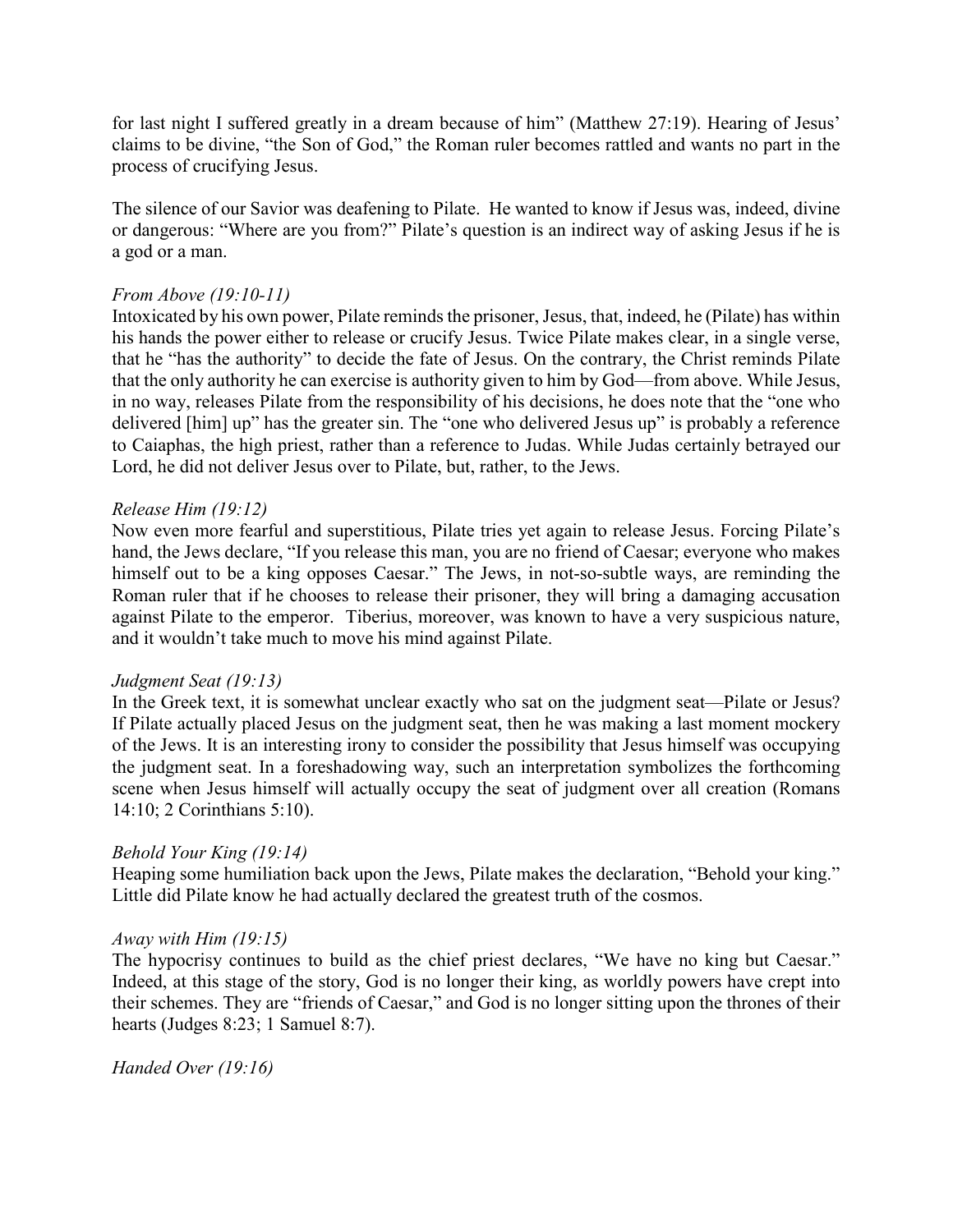Pilate, at last, delivers Jesus over to the Jews to be crucified. The crucifixion itself, however, was actually carried out by the Romans. John uses the language "handed over" to indicate that, despite the fact that Roman hands were doing the deadly deed, Jesus was actually being delivered over to the will of those who sought his death, his own people.

## *Carrying His Own Cross (19:17)*

As was common at the time, Jesus was forced to carry his own crossbeam—the horizontal part of the cross, which would eventually be attached to the permanent, vertical post upon which men were crucified. Some have noted an allusion to Genesis 22:6, where Isaac, being a type of Christ, carried his own wood that would be used in his almost sacrifice. The place of Jesus' crucifixion is called Golgotha, which means "the place of the skull." Christians more often refer to the Latin translation, "Calvary" (*calvaria*), which also means "skull." The meaning of the name is unclear, though many suggest it is a reference to a skull-like shape of the landscape at the place of Jesus' crucifixion.

## *One on Each Side (19:18)*

The center was the place of greatest honor (or in this case, shame), possibly making Jesus the most visible to the massive crowd that had gathered for the Passover feast. Those being crucified along with Jesus were probably more than mere thieves. Mark uses the term *lēstai*, probably a reference to guerrilla fighters, insurrectionists. The same term was applied to Barabbas in John 18:40. Being in the middle of two criminals, Jesus has fulfilled Isaiah 53:12, which indicates that the Messiah is to be numbered with the transgressors.

#### *Inscription (19:19-22)*

Above Jesus' head a placard was placed which read, "Jesus the Nazarene, the King of the Jews." Such a placard indicated the crimes of which "the criminal" was found guilty. Interestingly enough, the king motif has been kept up by John throughout the Passion saga. From the mockery of the soldiers, to the questions from Pilate, to Jesus' own admission (18:37), Jesus has been depicted as a king.

The title was given in three different languages—Hebrew, Latin, and Greek. The trilingual notice may serve as a symbol for the proclamation of the kingship of Jesus to the whole world. Indeed, this one was the kingliest of all."

The Jews immediately take offense at the designation of Jesus as their king. Pilate, having been forced to yield to Jesus' crucifixion, wants to humiliate the very ones who had humiliated him. He responds, "What I have written, I have written."

#### *The Garments (19:23-24)*

John now calls his reader to look below the cross to the soldiers as they divvy up the garments at Golgotha. One of the payment perks for the bloody business of crucifixion was that soldiers were allowed to cash in on the clothing of the crucified.

John wants us to note that, like everything else in Jesus' crucifixion, God is in absolute control. The soldiers have only done what God had said, so long ago, they would do. Psalm 22:18 is fulfilled: "They divided my outer garments among them, and for my clothing, they cast lots."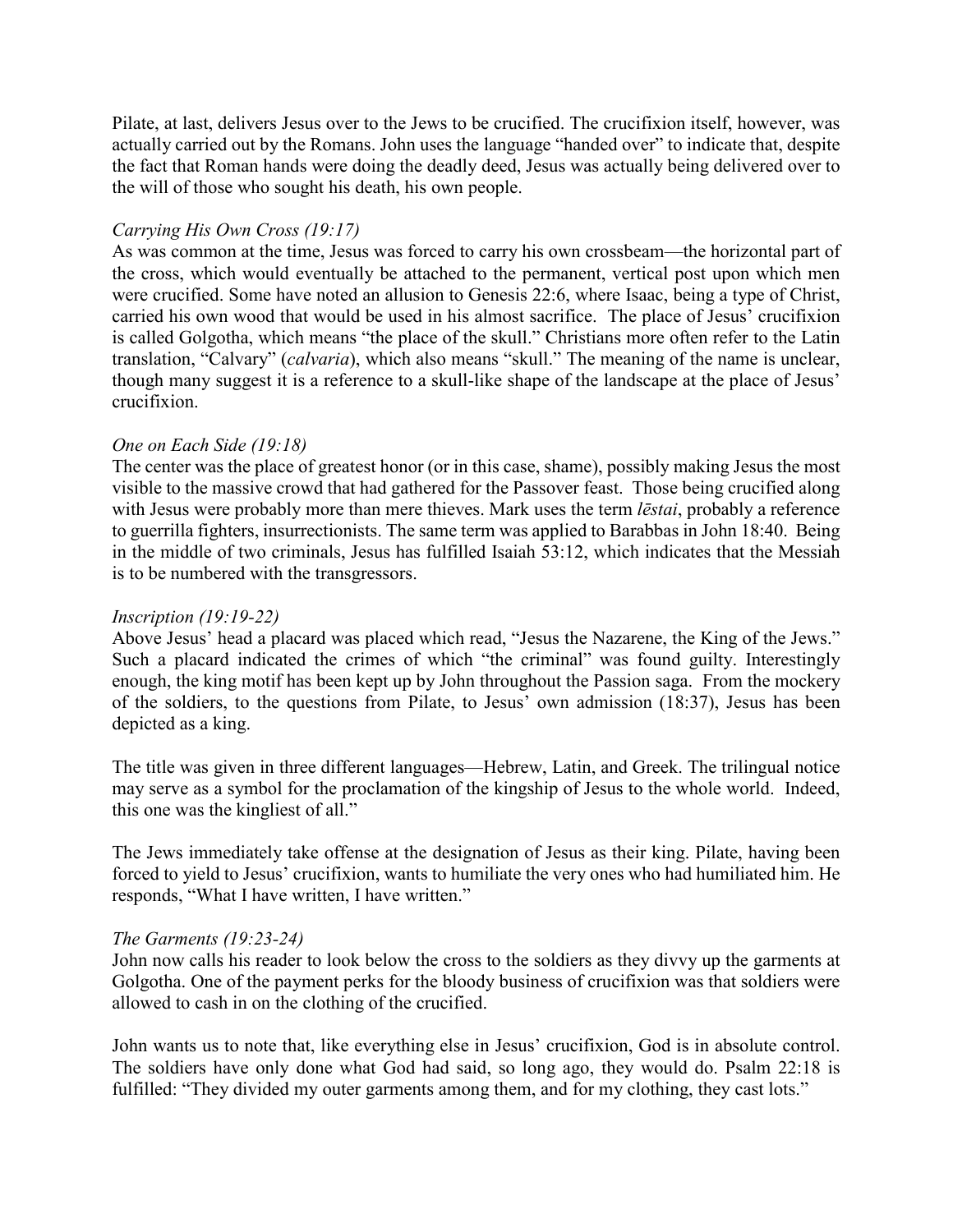# *Characters at the Cross (19:25-27)*

Though there is much controversy about the identity of some of these characters, we will make some educated assumptions. Those standing beside Jesus were:

(1) His mother Mary.

(2) Mary's sister. This would be Jesus' aunt.

(3) Mary, the wife of Clopas. The Greek literally says, "Mary, the one of Clopas." One Christian tradition identifies Clopas as the brother of Joseph (Mary's husband). Furthermore, Hegesippus, a second-century writer, says that Simon, the son of Clopas, assumed the leadership role in the Jerusalem church after James (our Lord's brother)—a clear indication that leadership in the Jerusalem church was assigned to Jesus' relatives. If accurate, this Mary was another aunt of Jesus on Joseph's side.

(4) Mary Magdalene. While this is her first appearance in this Gospel, she is going to play a prominent role in the resurrection saga, as she is the first to proclaim Jesus as resurrected. From Luke 8:2, we learn that Mary ministered to Jesus because he had delivered her from seven demons.

Some scholars have noted the contrast between the four soldiers who crucified Jesus and the four, faithful women who stand by his side.

When Jesus addresses his mother as "woman," we are reminded of the wedding at Cana where Jesus used the same form of address (2:3-5). While not impolite, the term distanced Jesus from the familial relationship he had with Mary. As Jesus asked Mary to accept "the beloved disciple" (most likely John) as her son, and as he asked "the beloved disciple" to accept Mary as his mother, Jesus redefines family relationships. In Matthew's Gospel, Jesus has already redefined the identity of his mothers and brothers as those who "do the will of My Father who is in heaven" (Matthew 12:46-50). We should note that the Christ cared for his mother as his last act of kindness.

#### *Finished (19:28-30)*

The Jesus of John's Gospel is powerfully divine, maintaining control even through his crucifixion. He knows that he has accomplished all the work his Father has given him (17:4; cf. 4:34; 5:36). Fulfilling Psalm 69:21, Jesus says, "I am thirsty." As Jesus asks for a drink, we are reminded of his earlier request to the Samaritan woman at the well (4:7), as well as his proclamation in 18:11: "The cup which the Father has given to Me, shall I not drink it?" The sour wine (v. 29) was the cheap, everyday version used to quench the thirst of soldiers.

It is interesting that "hyssop" was used to lift the sponge to the lips of our Lord. This word reminds us of the sprinkling of blood in the Old Testament (Leviticus 14:4-7; Numbers 19:18). More specifically, it reminds us of Exodus 12:22, where the blood of the Passover lamb was spread upon the doorpost using a hyssop branch. In the providence and planning of God, the Roman soldiers used the very type of branch that was used to spread the blood of the ancient Passover lambs to spread the blood of the true Passover lamb.

At last, Jesus makes his final declaration from the cross, which we hear most clearly in John's Gospel: "It is finished!" Most likely, Jesus is giving the indication that he had completed all the work that the Father had assigned to him. John uses a verb with a perfect tense, indicating that